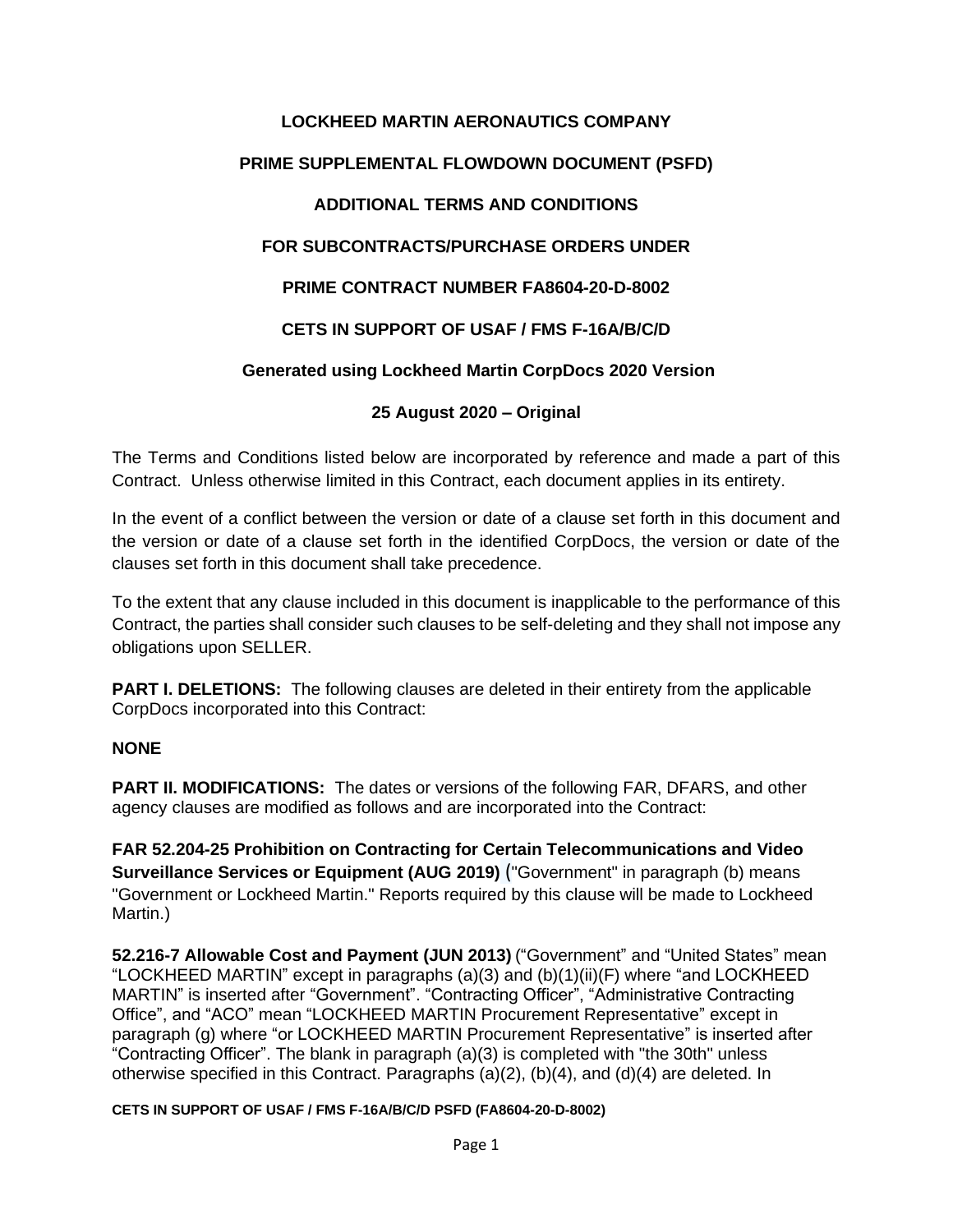paragraph (h) "six years" is changed to "5 years." The references to government entities in paragraph (d) are unchanged. Does not apply to labor hour contracts. For time and materials contracts, applies to the material portion of the contract).

**FAR 52.222-37 Employment Reports on Veterans (JUL 2014)** (Applies if this contract is for \$100,000 or more.)

**PART III. ADDITIONS:** The following FAR, DFARS, and other agency clauses are incorporated into this Contract in addition to those set out in the applicable CorpDocs:

#### **FEDERAL ACQUISITION REGULATION (FAR)**

**52.203-15 Whistleblower Protections Under the American Recovery and Reinvestment Act of 2009 (JUN 2010)** (Applies if the contract is funded in whole or in part with Recovery Act funds.)

**52.215-12 SUBCONTRACTOR CERTIFIED COST OR PRICING DATA (DEVIATION 2018-O0015) (MAY 2018)** (Applies if this contract exceeds the threshold for submission of certified cost or pricing data at FAR 15.403-4 and is not otherwise exempt from the requirement to provide cost or pricing data. Not applicable to Commercial Items as defined in FAR 2.101.)

**52.215-21 Requirements for Certified Cost or Pricing Data and Data Other Than Certified Cost or Pricing Data – Modifications – ALT I (OCT 2010)** ("Contracting Officer" means "Lockheed Martin" in paragraphs (a)(1) and (b).)

**52.216-7 Allowable Cost and Payment -- ALT I (FEB 1997)** (Applies to cost reimbursement contracts. Not applicable to Commercial Items as defined in FAR 2.101.)

**52.217-2 Cancellation Under Multiyear Contracts (OCT 1997)** (Applies to multiyear contracts. "Contracting Officer" and "Government" means "Lockheed Martin." In paragraph (e) "1 year" is changed to "six months.")

**52.222-51 Exemption From Application of the Service Contract Labor Standards to Contracts for Maintenance, Calibration, or Repair of Certain Equipment—Requirements (MAY 2014)** (Applies to contracts for exempt services.)

## **52.222-56 Certification Regarding Trafficking in Persons Compliance Plan (MAR 2015)**

(Applies if contract exceeds \$500,000 and is for supplies, other than commercially available offthe-shelf items, or services to be acquired or performed outside the United States.) In paragraph (d) "Contracting Officer" means "Contracting Officer and Lockheed Martin." In paragraph (e), "Government" means "Lockheed Martin.")

**52.223-13 Acquisition of EPEAT - Registered Imaging Equipment (JUN 2014)** (Applies to contracts for "imaging equipment" as defined in the clause.)

#### **52.225-3 Buy American-Free Trade Agreements-Israeli Trade Act (MAY 2014)**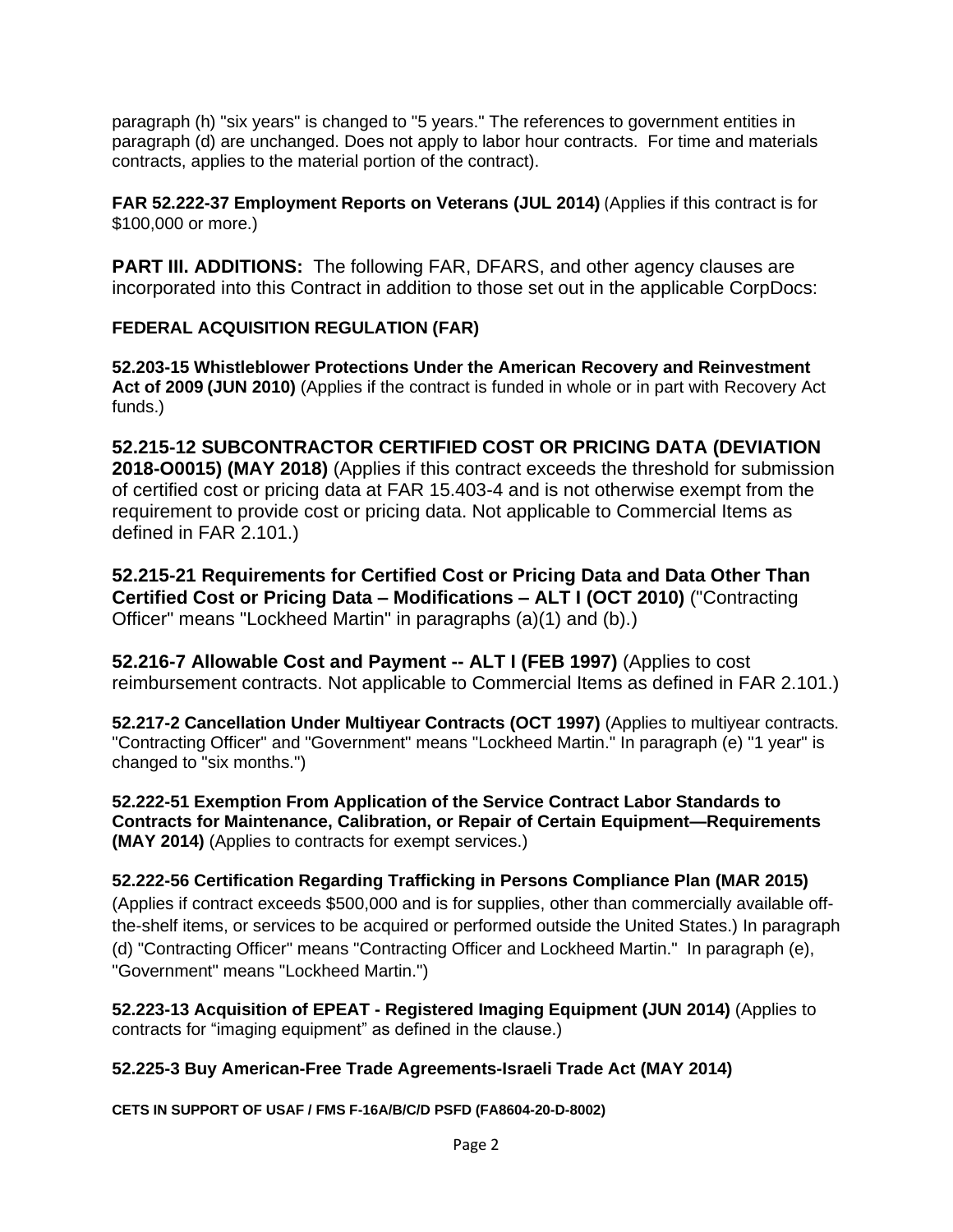**52.228-3 Worker's Compensation Insurance (Defense Base Act) (JUN 2014)** (Applies if Seller will perform work subject to the Defense Base Act 42 U.S.C. 1651 et seq.)

#### **52.228-4 Workers' Compensation and War-Hazard Insurance Overseas (APR 1984)**

**52.229-8 Taxes - Foreign Cost-Reimbursement Contracts (MAR 1990)** (In paragraph (b), "Contracting Officer" and "Government of the United States" mean "Lockheed Martin." In paragraph (a) the blanks are completed with "Thailand, Indonesia, Poland, Taiwan, Morocco, Pakistan, Iraq, Turkey, Chile, Bahrain, Egypt, Jordan, Oman". Not applicable to Commercial Items as defined in FAR 2.101.)

**52.230-2 Cost Accounting Standards (DEVIATION 2018-O0012) (APR 2018)** (Applies when the contract states that it is subject to full CAS coverage. "United States" means "United States or Lockheed Martin." Paragraph (b) is deleted. The following is added as a new paragraph (e): "Seller shall communicate and otherwise deal directly with the cognizant Contracting Officer to the extent practicable and permissible as to all matters relating to Cost Accounting Standards. Seller shall provide Lockheed Martin with copies of all communications concerning CAS between and the Contracting Officer if such are relevant to this contract; provided however, Seller shall not be required to disclose to Lockheed Martin such communications containing information which is privileged and confidential to Seller." Not applicable to Commercial Items as defined in FAR 2.101.)

**52.232-39 Unenforceability of Unauthorized Obligations (JUN 2013)** (Applies to contracts where software or services will be retransferred to the Government.)

**52.249-6 Termination (Cost-Reimbursement) ALT I (SEP 1996)** (Applicable to contracts for construction. "Government" and "Contracting Officer" mean "Lockheed Martin." In paragraph (f) "1 year" is changed to "six months." In paragraph (d) "120" days" is changed to "60 days." In paragraph (e) "15 days" is changed to "30 days," and "45 days" is changed to "60 days." Paragraph (j) is deleted. Alternate IV applies if this is a time and materials or labor hour contract. Settlements and payments under this clause may be subject to the approval of the Prime Contract's Contracting Officer. Not applicable to Commercial Items as defined in FAR 2.101.)

#### **DEFENSE FEDERAL ACQUISITION REGULATION SUPPLEMENT (DFARS)**

**252.211-7007 Reporting of Government-Furnished Property (AUG 2012)** (Applies if Seller will be in possession of Government property for the performance of this contract.)

**252.216-7009 Allowability of Legal Costs Incurred in Connection With a Whistleblower Proceeding (SEP 2013)** (Not applicable to Commercial Items as defined in FAR 2.101.)

**252.225-7008 Restriction on Acquisition of Specialty Metals (MAR 2013)** (Applies if the contract requires the delivery of specialty metal as an end item.)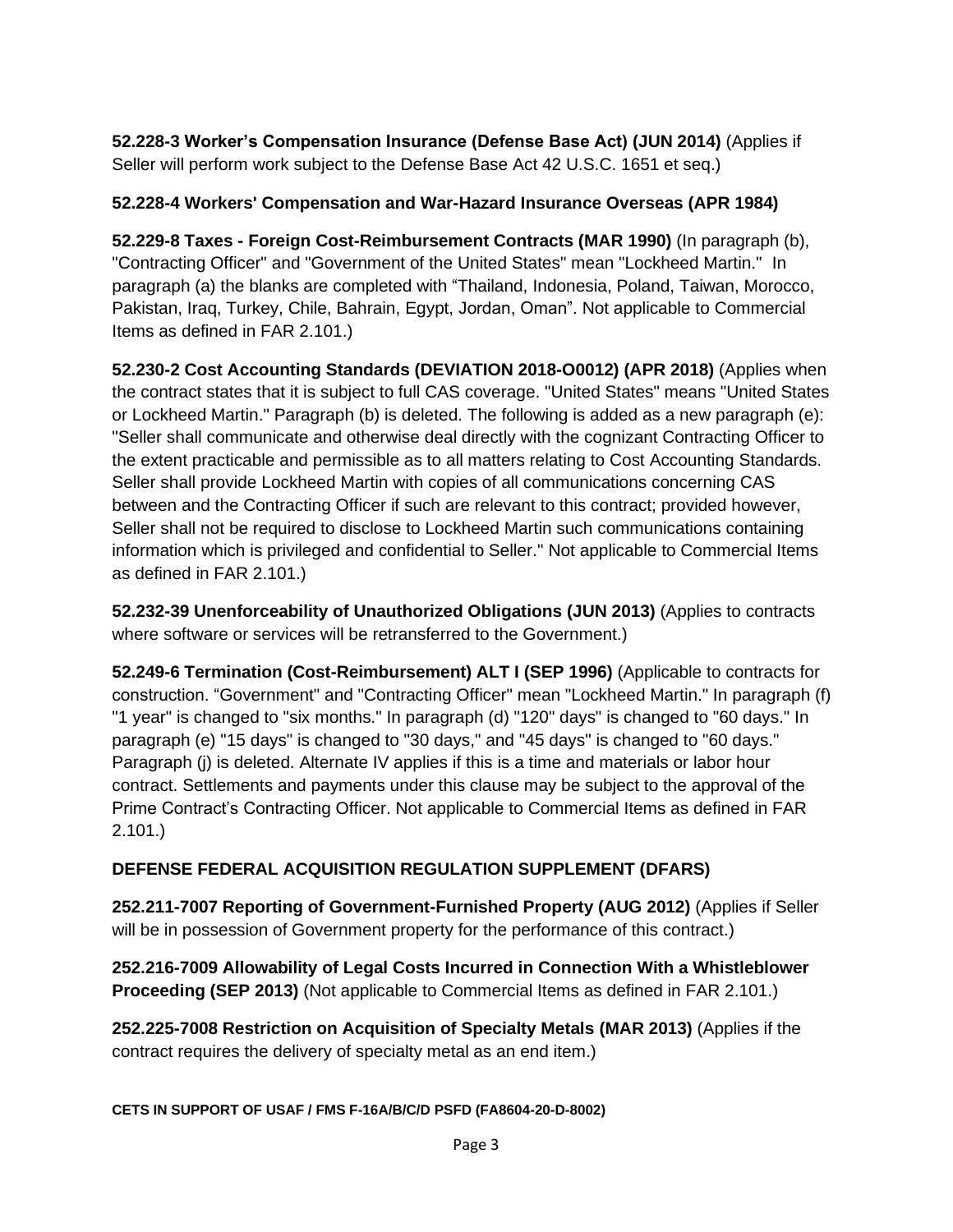**252.225-7027 Restriction on Contingent Fees for Foreign Military Sales (APR 2003)** (The reference to the clause in paragraph (a) means FAR 52.203-5. The blank in paragraph (b)(1) is completed with "any Government." Subparagraph (b)(2) is deleted.)

**252.237-7010 Prohibition on Interrogation of Detainees by Contractor Personnel (JUN 2013)** (Applies if the contract may require Seller personnel to interact with detainees in the course of their duties.)

**252.237-7023 Continuation of Essential Contractor Services (OCT 2010)** (Applies to contracts for mission essential services. "Contracting Officer" means Lockheed Martin. The term "Government" includes Lockheed Martin.)

**252.243-7002 Requests for Equitable Adjustment (DEC 2012)** (Applies if this Contract exceeds the simplified acquisition threshold. "Government" means "Lockheed Martin." Not applicable to Commercial Items as defined in FAR 2.101.)

#### **252.245-7001 Tagging, Labeling, and Marking of Government-Furnished Property (APR 2012)**

**252.225-7040 Contractor Personnel Supporting U.S. Armed Forces Deployed Outside the United States (OCT 2015)** (Applies if Seller will deploy persons or otherwise provide support in the theater of operations to U.S. military forces deployed outside the United States. Communications with the Contracting Officer shall be made through Lockheed Martin.)

**252.225-7993 PROHIBITION ON CONTRACTING WITH THE ENEMY (DEVIATION 2014- O0020) (SEP 2014)** (Applies if contract exceeds \$50,000. The introductory text of paragraph (b) is changed to read "Lockheed Martin, upon a finding by the Head of the Contracting Activity (HCA), has the authority to--".)

**252.225-7995 CONTRACTOR PERSONNEL PERFORMING IN THE UNITED STATES CENTRAL COMMAND AREA OF RESPONSIBILITY (SEP 2017) (DEVIATION 2017-O0004)** (Applies if Seller personnel are performing in the USCENTCOM AOR.)

**252.245-7004 Reporting, Reutilization, and Disposal (DEC 2017)** ("Contracting Officer" means "Lockheed Martin".)

**252.247-7003 Pass-Through of Motor Carrier Fuel Surcharge Adjustment to the Cost Bearer (JUN 2013)** (Applies to contracts with motor carriers, brokers, or freight forwarders. Communication with the Contracting Officer shall be made through Lockheed Martin.)

### **AIR FORCE FEDERAL ACQUISITION REGULATION SUPPLEMENT (AFFARS)**

**5352.223-9000 Elimination of Use of Class I Ozone Depleting Substances (ODS) (OCT 2019) (**Not applicable to Commercial Items as defined in FAR 2.101.)